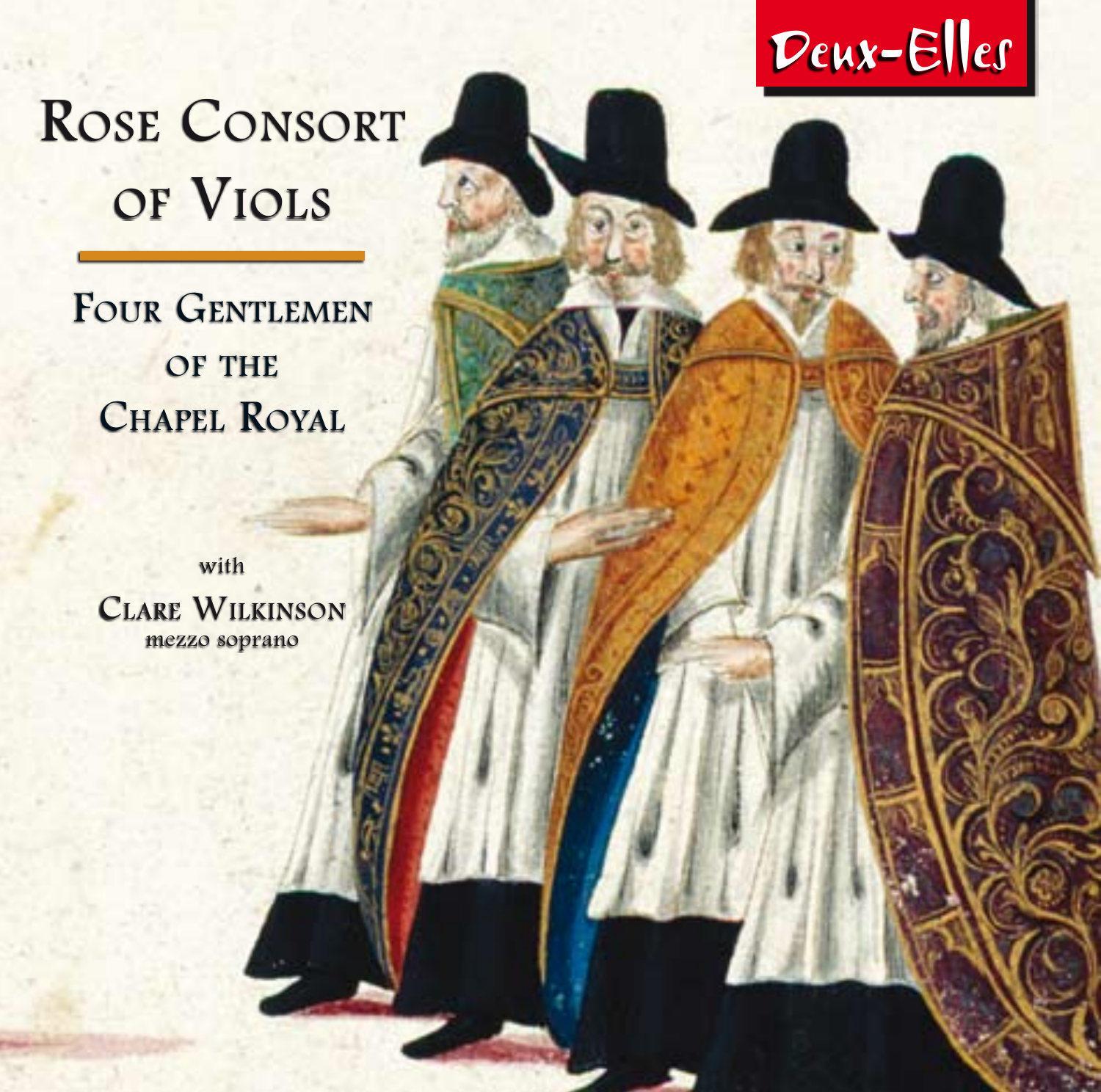#### **Four Gentlemen of the Chapel Royal**

The Chapel Royal, whose origins go back to the thirteenth century, was the English monarch's private religious foundation, where he or she worshipped, attended on by courtiers and visiting dignitaries. The Chapel travelled from palace to palace with the monarch; during the sixteenth century these were principally at Greenwich and Whitehall in London. Its Gentlemen musicians were drawn from the very finest singers, organists and composers from across the realm, often recruited from the great cathedral choirs. Tallis, Tye, Byrd and Tomkins, the four Gentlemen represented here, came respectively from the cathedrals of Canterbury, Ely, Lincoln and Worcester. They created music for Chapel Royal services that provided a resplendent aural counterpart to the riches of ecclesiastical architecture, furnishings, books and vestments, bearing witness to the power and prestige of the King or Queen. The Gentlemen of the Chapel Royal were also on hand to provide secular music at court, to celebrate great moments of state, to entertain in masques and dances, or to provide more private music for their patron's relaxation and contemplation. The position of Gentleman of the Chapel Royal was thus highly prestigious, considerably better paid than other musical occupations in England, and the duties were light enough to allow some incumbents to hold simultaneous appointments elsewhere, or to develop freelance careers as composers and performers, often working for noble patrons whose notice they had attracted at court. These elite musicians were in a position both to maintain traditional musical expertise as one generation of Gentlemen influenced the next, and also to experiment with new musical ideas within the crucible provided by the Chapel Royal.

Although no documentary evidence survives to confirm the year of birth of either Thomas Tallis or Christopher Tye, clues from their later careers suggest 1505 as the likely date. Both composers spent most of their creative lives working in the church: Tye at King's College, Cambridge and Ely Cathedral; Tallis at Waltham Abbey, Canterbury Cathedral and then from about 1543 until his death in 1585 at the Chapel Royal. Tye's association with the Chapel Royal is not so well documented as Tallis's, but he described himself as 'one of the Gentylmen of hys graces most honourable Chappell' in 1553 and was granted livery for Queen Mary's coronation in the same year. Earlier, he may have been music tutor to Prince Edward, when his mentor, the Archdeacon of Ely, was the Prince's tutor. There is circumstantial evidence that Tye played the organ in Elizabeth's chapel too (she is said to have commented that his playing 'contained much musick, but little to delight the ear'), but there are no further solid documentary references to verify his presence at court.

William Byrd was sworn in as a Gentleman in 1572 to replace Robert Parsons following his untimely drowning in the Trent. However it is possible that Byrd (born around 1540) had sung as a boy chorister in the Chapel Royal if it was true that Tallis was his teacher. The bond between these two composers was certainly exceptionally close, bearing fruit in the monopoly over music printing granted jointly to them by Elizabeth I. Byrd's association with the Chapel Royal and court music-making became more sporadic as pressure mounted against Roman Catholics during the 1580s and 1590s, but the entry marking Byrd's death in 1623 in the *Cheque-Book* (the document that records the comings and goings of the Gentlemen) is unique in according him the accolade of 'a Ffather of Musick'. In 1622 Thomas Tomkins referred to Byrd as 'my ancient, & much reverenced Master', thus possibly indicating another teacher–pupil relationship like that between Tallis and Byrd, most likely in the 1590s. By 1596 Tomkins was working at Worcester Cathedral and did not join the Chapel Royal until 1620, although he was well known at court and contributed anthems for state occasions long before his official appointment. Following the demise of Charles I in 1642 the Chapel Royal was disbanded, and Tomkins retired to Worcestershire sadly reflecting on his 'distracted times'.

The religious reforms that had such a deep impact on everyone's lives in sixteenth-century England were strongly felt within the Chapel Royal. The Reformation instigated by Henry VIII's break from Rome in 1534, with the foundation of the Anglican church, was accelerated by his staunchly Protestant son Edward VI. In the mid-1550s Mary restored the former Catholic rites, then from 1558 Elizabeth I's reign saw a less puritanical form of Anglicanism that attempted to bring together the easily understood English services with some of the ritual splendour of the Roman rite. For church musicians these must have been difficult times, and each of our four Gentlemen reacted in different ways. Christopher Tye appears to have become a committed Anglican (and towards the end of his life was ordained a vicar in a Lincolnshire parish), writing a number of anthems

using the simple, direct approach to word-setting approved by the Reformers. Tallis, like his more ardently recusant pupil Byrd, probably remained a Catholic at heart, and though he too contributed some beautiful pieces in the new anthem form, his craftsmanship and variety of expressive language is heard more clearly in his Latin motets. Byrd's output falls into two distinct categories: 'public' anthems for the court and church; and 'private' Latin motets he daringly published for secret services and domestic devotions held by those of the persecuted old faith. For the rather younger Tomkins, there was no longer any demand for Latin music, though like his teacher Byrd, some of his sacred music was actually published in anthologies for the home market rather than for use in church services.

Indeed the borderlines between sacred and secular, church and home, vocal and instrumental, were considerably more blurred in the sixteenth and seventeenth centuries than we might think. The same music could equally have served as a Latin motet, or an instrumental fantasy, or with English words as a secular song or anthem. Thus Tye's 'I lift my heart to Thee' [9], one of his most popular pieces if the number of surviving sources is anything to go by, has also come down to us as a textless piece, but in some sources with a Latin title ('Amavit eum Dominus'). Similarly Byrd's jaunty early six part fantasia ('A songe of tow bases') [15] was pressed into service as the motet 'Laudate pueri' when he published with Tallis the seminal collection *Cantiones Sacrae* in 1575.

Although anthems and motets would have been sung chorally (probably unaccompanied) in the liturgy,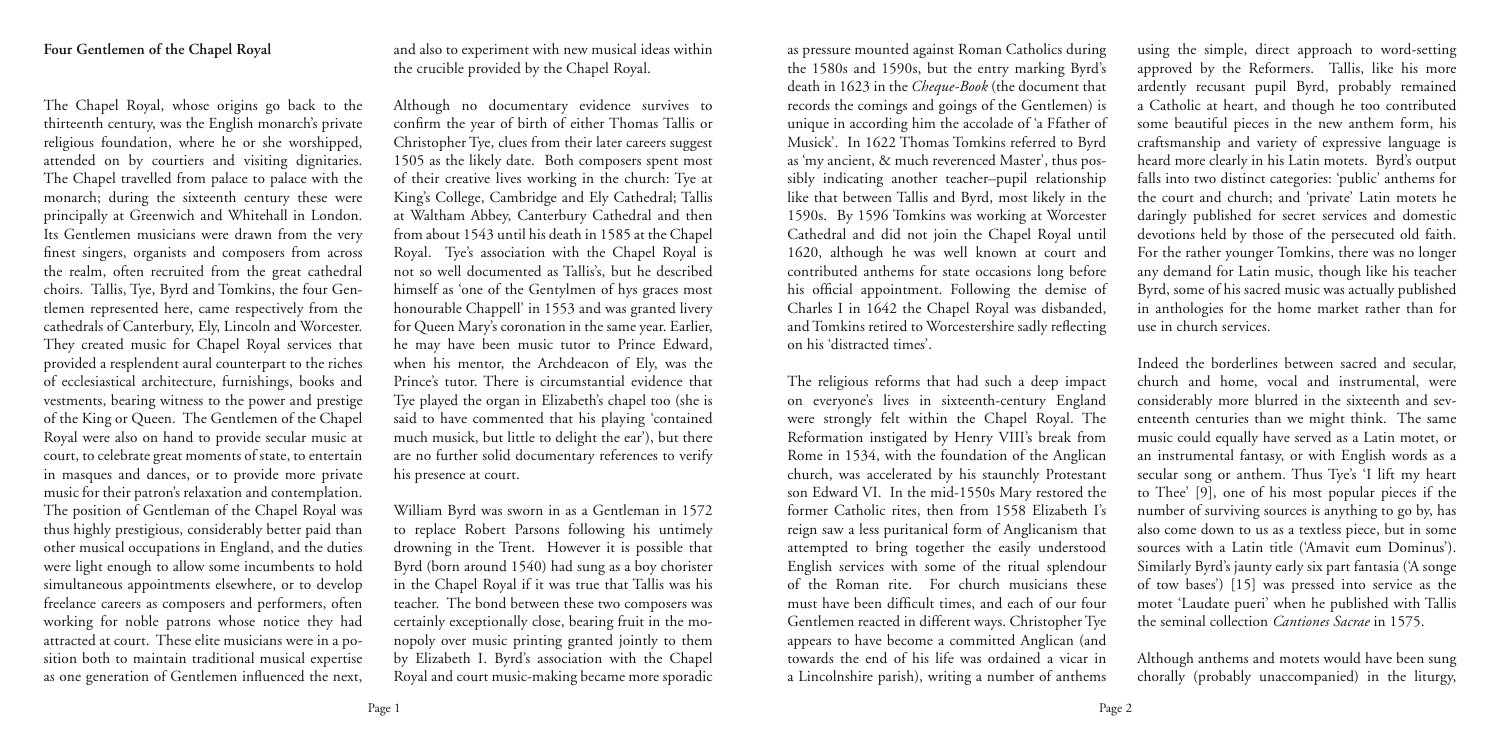many were also copied into part-books for use in domestic religious devotions, where it was quite common for instruments such as viols to replace voices, and for lines to be sung by a solo voice rather than by a group of singers. And whereas the Chapel Royal was an all-male institution, women certainly sang religious music in the home, as recounted by the Jesuit proponent William Weston, who described mass being celebrated by Byrd and his friends with 'musical instruments, and, moreover, singers of both sexes belonging to the family'. To complicate the picture even more, many motets and anthems were also copied into part-books without their texts, partly to supply the growing demand for viol consort music in the years around 1600. One such is Tye's lively 'Rubum quem' [4], which in one source is touchingly called 'A singinge songe' but still has no words and so may have been designed primarily for 'sol-fa-ing' or singing to the names of the notes of the hexachord. Technically there is no real difference between a motet, in which a series of phrases setting individual words or text sections is developed imitatively, and a fantasy, which Byrd's pupil Thomas Morley describes as being 'when a musician taketh a point [melodic idea] at his pleasure and wresteth and turneth it as he list, making either much or little of according as shall seem best in his own conceit'. So here Tallis's wellknown motet 'O sacrum convivium' [2] is performed on viols alone.

While the use of the vernacular language was one of the most important innovations of the religious Reformers, Elizabeth I's relatively relaxed attitude allowed Latin motets to be sung where the old language was understood, for example in the college chapels at Oxford and Cambridge, and presumably also in her Chapel Royal. Why else would Tallis and Byrd produce the 1575 *Cantiones Sacrae* to which each composer contributed 17 motets and dedicate it to the Queen herself? The volume opens with Tallis's magisterial setting of 'Salvator mundi' [1], the antiphon for matins on the feast of the Exaltation of the Cross, its texture changing from the open imitation at the start to more densely scored passages invoking God's aid. 'Derelinquit impius' [3] shows Tallis looking ahead to a more harmonically conceived structure. Each part enters disconcertingly on a different pitch and a variety of tonal centres is explored before the motet settles at the end, perhaps representing the Lord's mercy shown to wayward mankind. The penitential text of 'Suscipe quaeso' [19], one of the few surviving sixteenth-century pieces in seven parts, is not for any specific liturgical occasion. It has been suggested that Tallis might have composed the piece during Mary's reign, when Cardinal Pole absolved England from its schism with Rome, but the mature musical style, with its beautifully crafted counterpoint, expressive use of homophony to highlight key words and sense of propulsion to its final cadence, all suggest a rather later date than this.

Following his joint venture with Tallis, Byrd continued until 1610 to publish a series of Latin motets, as well as three settings of the ordinary of the mass, and more pieces survive in manuscript. As an ardent Catholic he was unable to avow his faith openly, especially with the threat of invasion from Spain and the incursions of Jesuit missionaries in the 1580s, and there would have been no obvious market for such pieces, other than for the solace and clandestine private worship of fellow Catholics. The texts Byrd chose to set can be read as a commentary on the political situation of his time and symbolically draw particular attention to the Catholics' plight. Thus 'Plorans ploravit' [7] pointedly refers to the Lord's flock being taken captive and foretells of monarchs being humbled. This motet was published in *Gradualia I* in 1605, the very year that the Gunpowder Plot attempted to destroy the King and Parliament, so Byrd's setting must have been only a hair's breadth from a treasonable offence.

While some of the earliest English anthems were simply motets adapted to new vernacular texts, it was not long before composers such as Tallis and Tye developed a new musical language to present these words expressively yet clearly. Homophony took precedence over complex counterpoint, texts were set syllabically often using natural verbal rhythms and with little decoration, and key words were often repeated for emphasis. Tye's Easter anthem 'Christ rising again from the dead' [11] is a splendid example: despite its rich scoring the words are always declaimed clearly, and contrapuntal embellishment is appropriately reserved for the final reiterations of 'restored to life'. The somewhat later anthems by Byrd and Tomkins were published in collections aimed at the domestic market rather than for use in church. Byrd's ebullient 'Praise our Lord' [25] appeared in *Psalmes, Songs and Sonnets* (1611), the contents of which are described as 'some solemne, others ioyfull, framed to the life of the Words: Fit for Voyces or Viols'. Tomkins dedicated each piece in his sole published collection of *Songs of 3. 4. 5. and 6. parts* (1622) to a friend or relation. 'Turn unto the Lord' [22] is for his 'sonne Nathanael', who like his father was a highly gifted organist. The beautifully serene peroration setting the text 'from generation to generation' seems particularly apt here. Tomkins' step-brother John was the dedicatee of 'Woe is me' [24], a piece full of searing dissonances and heavy-hearted sentiment. Perhaps Thomas at Worcester missed the companionship of John, who was organist at St Paul's in London, but by 1627 both brothers were reunited as Gentlemen of the Chapel Royal.

Although Tye left no songs with secular texts, Tallis did: they might either be performed by vocal consorts or by a solo voice with viols, highlighting the solo texted line but weaving an ever-changing texture of independent musical lines beneath it. The texts chosen tended to have a high moral tone, or explored the melancholy that was to become the predominant cultural aesthetic later in the century. 'When shall my sorrowful sighing slake' [12], with its regular use of alliteration, is typical of the genre. This style developed into the consort song, specifically for one solo voice with viols, a form used by Tallis's younger colleagues in the Chapel Royal for songs inserted into the dramas performed by the choristers to entertain the court. The genre represents a wonderfully English compromise in which only one part carries the text, for maximum clarity of declamation, but the 'accompanying' parts are not really of secondary importance, since they share melodic ideas with the vocal part, supplying richly expressive counterpoint without unduly distracting the listener. It was brought to a peak of refinement by Byrd, who preferred it to the Italianate madrigal, which was to become all the vogue in London in the late 1590s. However he did contribute a lively six-part setting of 'This sweet and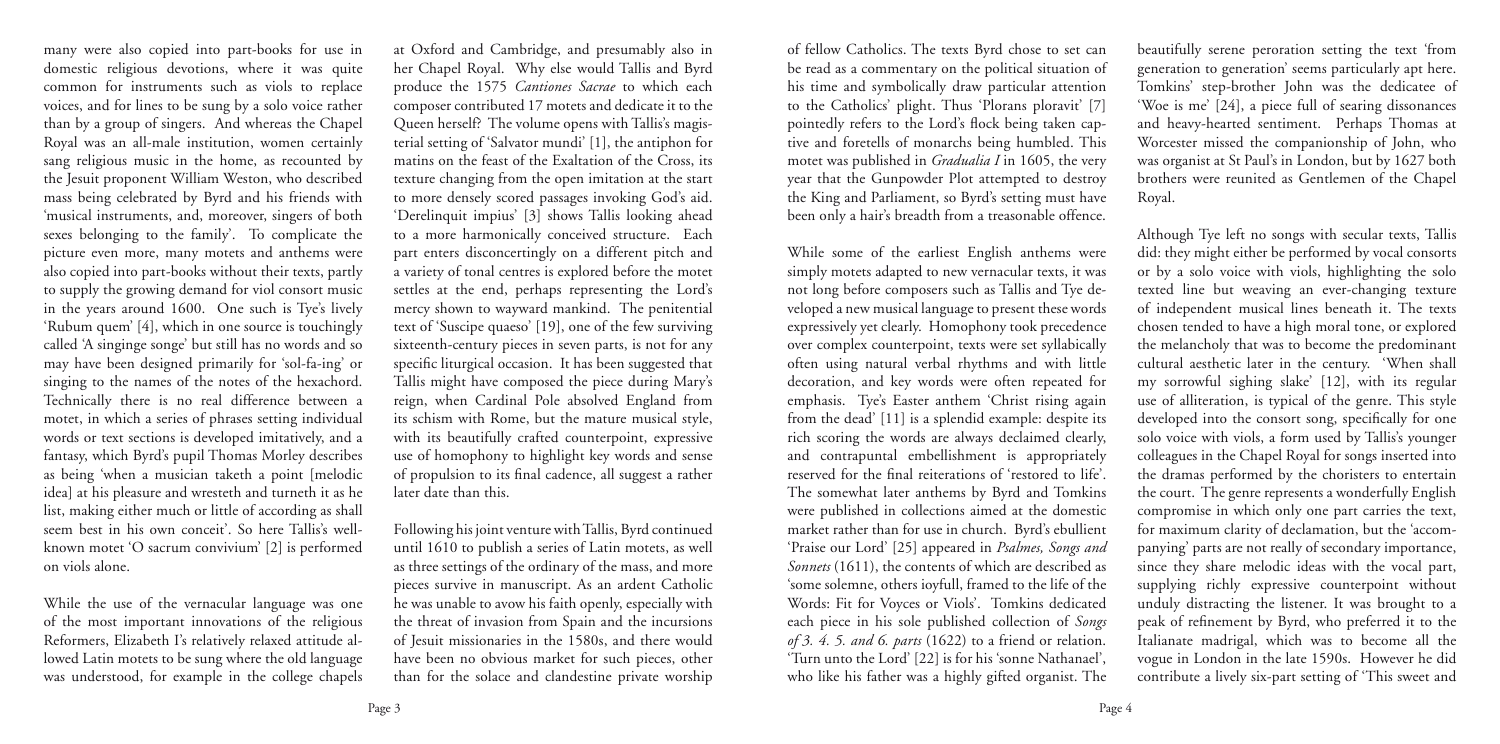merry month of May' [16] for Thomas Watson's book of *Italian Madrigalls Englished* (1590), possibly drawn by the opportunity to pay homage to his 'beauteous Queen'. Tomkins' rumbustious hunt for Cupid, 'Oyez! Has any found a lad?' [14] comes from his 1622 *Songs* and is full of madrigalian word-painting.

Choirboys of the Elizabethan Chapel Royal and in many provincial cathedrals (including Tye's at Ely) learned to play instrumental music on viols as part of their training. One of the most important genres was the 'In Nomine', which links all four of our Gentlemen back to an earlier age: one part holds the Sarum plainsong 'Gloria tibi Trinitas' in slow notes while the other instruments weave delicate counterpoint around it. The form ultimately derived from a transcription of part of the Benedictus section of John Taverner's mass 'Gloria tibi Trinitas' (probably dating from the 1520s) and the genre lasted over 150 years, with contributions from most of the leading composers through to Purcell in the 1680s. Of all these composers Tye was by far the most prolific. His settings show an unsurpassed skill and versatility, since each has a unique character, ranging from the contemplative stillness of 'Beleeve me' [5] in which a single contrapuntal idea is pursued throughout the whole piece, to the much more complex mood of 'Re la re' [6] with its bold fanfare-like opening and its quirky rhythmical conclusion. Tye's only surviving six-part In Nomine [10] sets up a series of call and response ideas between its pairs of treble and bass viols, making light of the limitations placed on them by the ever-present plainsong part. Two trebles are also utilised in 'Rounde' [20] and 'Saye so' [21]. The first of these pays direct tribute to Taverner's mass by quoting the first few notes of the original treble part, while the second has the two trebles vying for attention as they scurry relentlessly in a swinging triple metre.

Byrd's five-part In Nomine No. 3 [8] survives in sources from the early seventeenth century, but its style suggests a rather earlier date of composition. The first two parts enter before the cantus firmus, with a lyrically undulating theme, but the second half of the piece is altogether more radiant, based on descending major triads. Tallis's second four-part In Nomine [13] has something of an open-air feeling about it, with its stocky Italian canzona-like opening, and densely interwoven arpeggio figures at its close. For purely instrumental virtuosity the prize here must go to Tomkins for his first three-part In Nomine [23]: the wide-ranging treble and bass parts compete throughout with flurries of quavers, octave leaps and wayward triplets, especially during the long coda once the cantus firmus has settled on to its final note. His Pavan [17] and Galliard [18] tread a fine line between the stately poise associated with the former dance and the extrovert cross-rhythms of the latter, while exploiting the many varied textures offered by the six-part consort. Indeed the contrapuntal complexity of these pieces probably suggests that they were designed to be heard as chamber music rather than used as actual dances.

© 2008 John Bryan

#### **Les Quatre Gentlemen de la Chapelle Royale**

La Chapelle Royale, dont les origines remontent au treizième siècle, était la fondation religieuse privée du monarque anglais, où le roi ou la reine faisait ses dévotions, avec à son service des courtisans et dignitaires en visite officielle. La Chapelle se déplaçait d'un palais à l'autre avec le monarque ; au seizième siècle, il s'agissait principalement de Greenwich et de Whitehall à Londres. Ses musiciens Gentlemen figuraient parmi les meilleurs chanteurs, organistes et compositeurs du royaume, et on les recrutait souvent dans les chorales des grandes cathédrales. Tallis, Tye, Byrd et Tomkins, les quatre Gentlemen représentés sur cet enregistrement, venaient respectivement des cathédrales de Canterbury, Ely, Lincoln et Worcester. Ils créèrent la musique des services de la Chapelle Royale qui forma la resplendissante contrepartie musicale des richesses de l'architecture, du mobilier, des livres et des habits de cérémonie ecclésiastiques, témoins du pouvoir et du prestige du roi ou de la reine. Les Gentlemen de la Chapelle Royale étaient également à disposition pour pourvoir la cour de musique profane, pour célébrer un grand événement public, pour divertir dans les bals masqués et les danses, ou pour jouer de la musique plus privée pour la relaxation et la contemplation de leurs mécènes. Le poste de Gentleman of the Chapel Royal était ainsi hautement prestigieux, bien mieux payé que d'autres professions musicales en Angleterre, et ses responsabilités étaient assez légères pour que certains de ses titulaires puissent en même temps remplir d'autres postes, ou développer des carrières en indépendants comme compositeurs et interprètes, souvent auprès de nobles mécènes dont ils avaient attiré l'attention à la cour. Ces musiciens

d'élite étaient en mesure de perpétrer une expertise musicale traditionnelle, une génération de Gentlemen influençant la suivante, mais aussi d'expérimenter de nouvelles idées musicales au cœur du creuset que leur apportait la Chapelle Royale.

Bien qu'il n'existe aujourd'hui aucune preuve écrite confirmant l'année de naissance de Thomas Tallis ni celle de Christopher Tye, certaines indications sur leurs carrières plus avancées suggèrent 1505. Les deux compositeurs travaillèrent pour l'église pendant la plus grande partie de leur vie créative : Tye au King's College de Cambridge et à la cathédrale d'Ely, Tallis à l'abbaye de Waltham, à la cathédrale de Canterbury et d'environ 1543 jusqu'à sa mort en 1585 à la Chapelle Royale. Le lien entre Tye et la Chapelle Royale n'est pas aussi bien documenté que celui de Tallis, mais il se décrivait en 1553 comme « l'un des Gentylmen de la très honorable Chapelle de Monseigneur l'Archevêque », et il porta la livrée royale lors du couronnement de la reine Marie la même année. Avant cela, on peut penser qu'il avait été le professeur de musique particulier du Prince Edouard, quand son protecteur, l'archidiacre d'Ely, était le précepteur du prince. Des preuves indirectes indiquent que Tye joua également de l'orgue dans la chapelle d'Elisabeth (elle aurait déclaré que sa façon de jouer « contenait beaucoup de musique, mais peu pour le plaisir des oreilles »), mais il n'existe pas d'autre document sérieux qui atteste de sa présence à la cour.

William Byrd fut nommé Gentleman en 1572 pour remplacer Robert Parsons qui se noya dans la Trent. Cependant, il est possible que Byrd (né vers 1540) ait chanté comme choriste à la Chapelle Royale s'il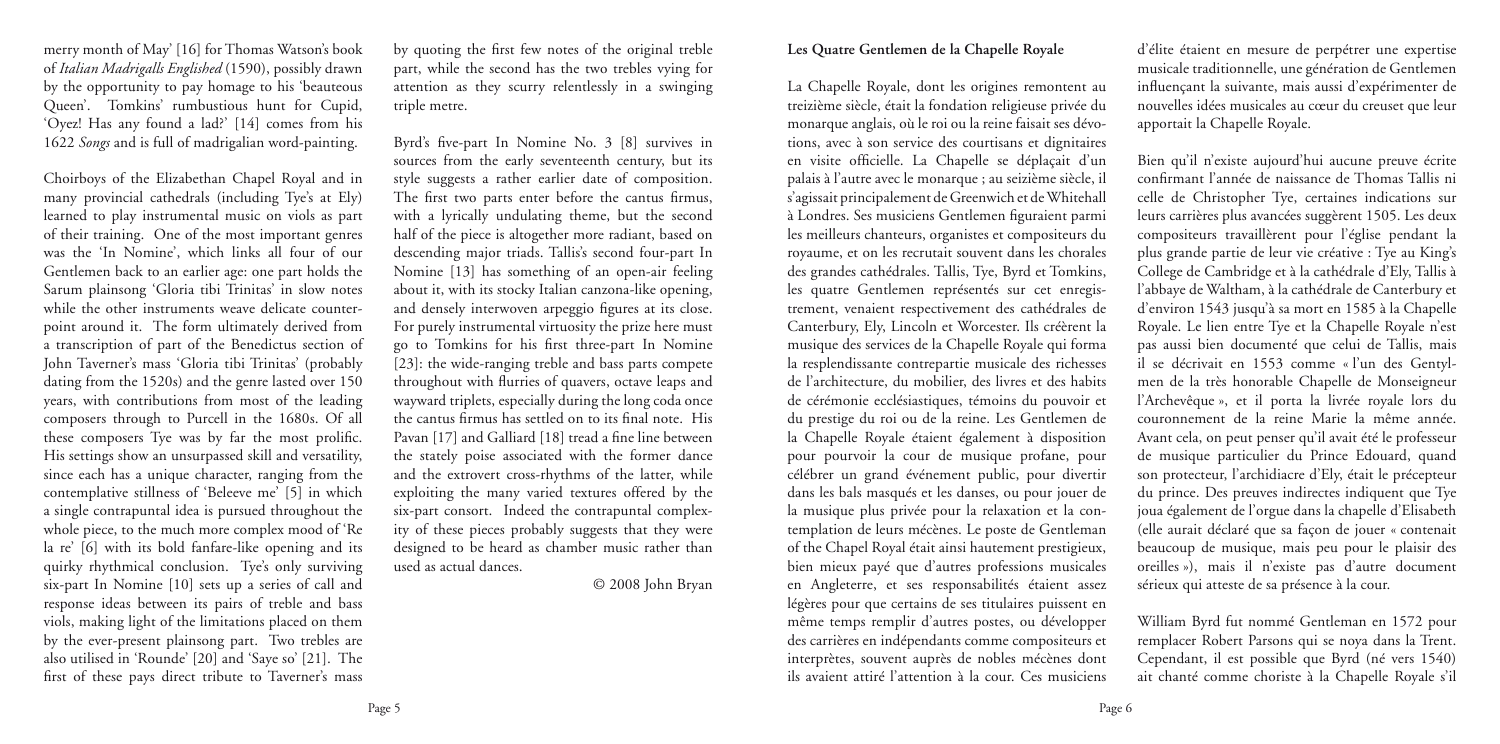est exact que Tallis était son professeur. Les liens entre ces deux compositeurs étaient sans aucun doute exceptionnellement étroits, fructueux dans le monopole de l'imprimerie musicale qu'Elisabeth Ire leur accorda. L'association de Byrd avec la Chapelle Royale et la composition musicale pour la cour se fit plus sporadique au fur et à mesure que montait la pression contre les catholiques pendant les années 1580 et 1590, mais l'inscription du décès de Byrd en 1623 dans le *Cheque-Book* (le document qui répertoriait les allées et venues des Gentlemen) est exceptionnelle dans le sens où elle lui attribue l'accolade de « Father of Musick ». En 1622, Thomas Tomkins l'appelait son « ancien et très vénéré maître », ce qui indiquerait une autre relation élève-professeur du même ordre que celle de Tallis et Byrd, très probablement pendant les années 1590. En 1596, Tomkins travailla à la cathédrale de Worcester, et il ne rejoignit la Chapelle Royale qu'en 1620, bien qu'il était bien connu à la cour et contribua à des hymnes pour des événements d'état bien avant sa nomination officielle. Suite à la chute de Charles Ier en 1642, la Chapelle Royale fut dissoute, et Tomkins pris sa retraite dans le Worcestershire pour méditer avec tristesse sur ses « moments d'égarement ».

Les réformes religieuses, qui eurent des effets dramatiques sur la vie de tous les contemporains du seizième siècle, se firent fortement sentir par les membres de la Chapelle Royale. La Réforme qui suivit la rupture avec Rome de 1534 dont Henri VIII était l'instigateur, avec la création de l'Eglise anglicane, fut accélérée par son fils Edouard VI, protestant résolu. Vers le milieu des années 1550, Marie rétablit les anciens rites catholiques, puis, à partir de

1558, le règne d'Elisabeth Ire vit une forme moins puritaine de l'anglicanisme qui tenta de réconcilier les services anglais faciles à comprendre avec une partie de la splendeur rituelle du rite catholique. Pour les musiciens d'église, cette époque a dû être difficile, et chacun de nos quatre Gentlemen y a réagi différemment. Christopher Tye est apparemment devenu un anglican convaincu (et, vers la fin de sa vie, il fut ordonné prêtre dans une paroisse du Lincolnshire), et il écrivit un certain nombre d'hymnes qui utilisaient la tournure simple et directe approuvée par les Réformateurs. Tallis, comme son élève Byrd, réfractaire plus ardent, resta probablement catholique dans l'âme, et bien qu'il ait aussi écrit de beaux morceaux adoptant la nouvelle forme d'hymnes, son art et la variété de sa langue expressive s'entendent plus clairement dans ses motets latins. La production de Byrd se divise en deux catégories distinctes : des hymnes « publics » pour la cour et l'église et des motets latins « privés » qu'il avait l'audace de publier pour les messes secrètes et les cultes domestiques des fidèles de l'ancienne foi persécutée. Pour Tomkins, bien plus jeune, il n'existait plus aucune demande pour la musique latine, bien que, comme Byrd, son professeur, certaines œuvres de sa musique sacrée furent en fait publiées dans des anthologies pour le cadre familial plutôt que jouées à l'occasion de services religieux.

La frontière entre sacré et profane, église et foyer, vocal et instrumental, était effectivement bien plus floue aux seizième et dix-septième siècles que l'on pourrait le penser. La même musique pouvait servir aussi bien de motet latin que de fantaisie instrumentale ou, avec des paroles en anglais, de chant profane ou d'hymne. Ainsi, « I lift my heart to Thee » [9] de Tye, un de ses morceaux les plus connus si l'on se fie au nombre de sources ayant survécu à l'épreuve du temps, nous est également parvenu sans texte, mais avec dans certaines sources un titre en latin (« Amavit eum Dominus »). De la même façon, l'enjouée fantaisie en six parties du début de la carrière de Byrd (« A songe of tow bases ») [15] fut réquisitionnée comme le motet « Laudate pueri » quand il publia, avec Tallis, le recueil majeur intitulé *Cantiones Sacrae* en 1575.

Bien que les hymnes et les motets étaient chantés en chœur (probablement sans accompagnement) pendant la liturgie, beaucoup d'entre eux étaient également copiés sur des cahiers séparés destinés aux dévotions religieuses privées, dans lesquelles il était assez courant de remplacer les voix par des instruments tels que les violes, et de chanter en solo plutôt qu'en un groupe. Alors que la Chapelle Royale était une institution réservée aux hommes, il est certain que des femmes chantaient de la musique religieuse au foyer, comme le raconte l'adepte jésuite William Weston, qui mentionne dans sa description de la messe célébrée par Byrd et ses amis des « instruments de musique, et, en outre, des chanteurs des deux sexes appartenant à la famille ». Pour compliquer les choses davantage, de nombreux motets et hymnes furent également copiés dans des cahiers séparés sans leurs textes, en partie pour répondre à la demande croissante de musique d'ensemble pour violes vers 1600. C'est le cas du vivant « Rubum quem » [4] de Tye, qui, d'après une source, a le titre touchant de « A singinge songe » , mais qui est pourtant sans paroles et qui était donc probablement destiné essentiellement à être « solfié » ou chanté en nommant les notes de l'hexacorde. Techniquement, il n'existe aucune différence véritable entre un motet, dans lequel une série de phrases utilisant des mots individuels ou des parties d'un texte se développe par imitation, et une fantaisie, que l'élève de Byrd Thomas Morley décrit ainsi : « quand un musicien prend une idée mélodique qui lui plaît et la modèle et la transforme comme il le souhaite, à un degré plus ou moins grand d'après son propre jugement. » C'est pourquoi, sur cet enregistrement, le motet célèbre de Tallis intitulé « O sacrum convivium » [2] est joué par des violes uniquement.

Alors que l'utilisation de la langue vernaculaire fut l'une des innovations les plus importantes des Réformateurs religieux, l'attitude relativement décontractée d'Elisabeth Ire permettait que l'on chante des motets latins où cette langue ancienne était comprise, par exemple dans les chapelles des collèges d'Oxford et Cambridge, et vraisemblablement dans sa Chapelle Royale. Pour quelle autre raison Tallis et Byrd auraient-ils produit les *Cantiones Sacrae* de 1575 dont chaque compositeur écrivit 17 motets et qu'ils dédièrent à la reine elle-même ? Ce volume commence par la magistrale mise en musique de « Salvator mundi » [1] de Tallis, l'antienne de « Matins on the feast of the Exaltation of the Cross », sa texture allant de l'imitation ouverte du début à des passages à la composition dense qui invoquent l'aide de Dieu. « Derelinquit impius » [3] nous montre un Tallis à la recherche d'une structure à la conception plus harmonique. Chaque partie s'ouvre de façon déconcertante sur une hauteur de note différente et explore un certain nombre de centres tonaux avant que le motet ne s'apaise vers la fin, peut-être pour représenter la miséricorde de Dieu pour l'humanité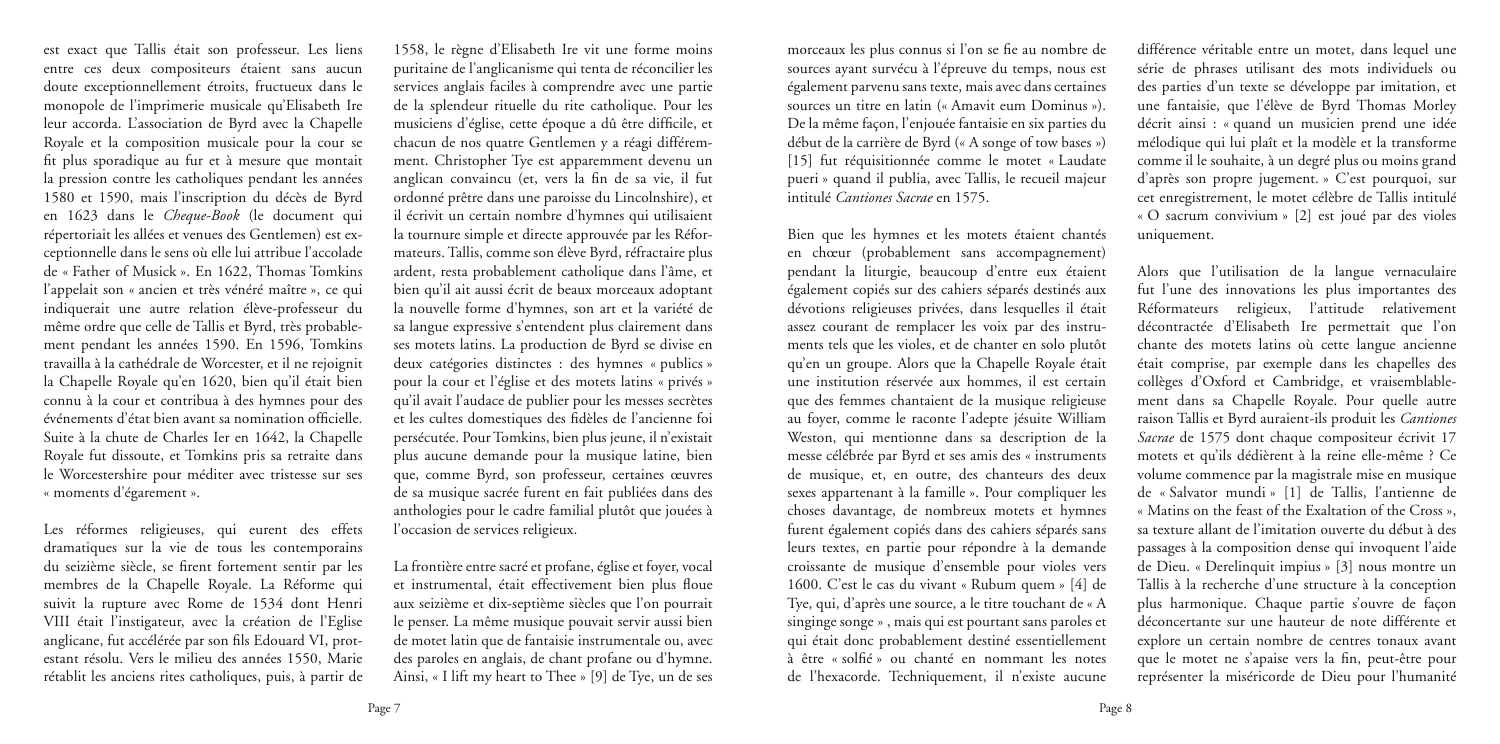indisciplinée. Le texte pénitentiel de « Suscipe quaeso » [19], l'un des rares morceaux en sept parties du seizième siècle ayant survécu jusqu'à nos jours, ne fut pas écrit pour une occasion liturgique particulière. Certains ont suggéré que Tallis aurait composé ce morceau pendant le règne de Marie, quand le cardinal Pole a absous l'Angleterre de son schisme avec Rome, mais son style musical mûr, au contrepoint réalisé avec art, à l'utilisation expressive de l'homophonie pour la mise en valeur de mots-clés et un sens de la propulsion jusqu'à sa décadence finale, tous suggèrent une date plus tardive.

Après son association avec Tallis, Byrd continua jusqu'en 1610 à publier une série de motets latins, ainsi que trois mises en musique de l'ordinaire de la messe, et on possède aujourd'hui les manuscrits d'autres morceaux. Catholique fervent, il ne pouvait avouer sa foi ouvertement, surtout pendant la menace d'invasion venant d'Espagne et les incursions de missionnaires jésuites dans les années 1580, et aucune demande évidente de tels morceaux n'existait alors, si ce n'est pour la consolation et le culte privé clandestin d'autres catholiques. Les textes que Byrd choisit peuvent se lire comme un commentaire sur la situation politique de son époque et ils attirent particulièrement l'attention symboliquement sur la situation critique des catholiques. Ainsi « Plorans ploravit » [7] fait ostensiblement référence aux ouailles de Dieu faites prisonnières et prédit l'humiliation des monarques. Ce motet fut publié dans *Gradualia I* en 1605, l'année pendant laquelle la Conspiration des Poudres essaya de détruire le Parlement et le roi, la mise en musique de Byrd ayant dû être, par conséquent, à un cheveu du délit de trahison.

Tandis que certains hymnes anglais les plus anciens n'étaient que des motets adaptés aux nouveaux textes vernaculaires, des compositeurs tels que Tallis et Tye ne tardèrent pas à développer un nouveau langage musical pour présenter ces paroles d'une manière expressive et pourtant claire. L'homophonie eut priorité sur le complexe contrepoint, les textes furent écrits de manière syllabique, utilisant des rythmes verbaux naturels et avec peu d'ornements, et les mots-clés étaient souvent répétés pour les accentuer. L'hymne de Pâques de Tye « Christ rising again from the dead » [11] en est un exemple splendide : malgré la richesse de sa mise en partition, les paroles sont toujours déclamées clairement, et l'embellissement contrapuntique est réservé avec pertinence aux réitérations finales de « restored to life » (« ramené à la vie »). Les hymnes de Byrd et Tomkins composés un peu plus tard furent publiés dans des recueils destinés à l'usage privé plutôt que pour l'Eglise. Le « Praise our Lord » [25] exubérant de Byrd parut dans *Psalmes, Songs and Sonnets* (1611), décrits comme « certains solennels, d'autres joyeux, cadrés sur la vie des Paroles. Conviennent aux Voix ou aux Violes ». Tomkins dédia chaque morceau du seul recueil qu'il publia, *Songs of 3. 4. 5. and 6. parts* (1622) à un ami ou un parent. « Turn unto the Lord » [22] est pour son fils (« sonne Nathanael »), qui était, comme son père, un organiste de talent. La péroraison à la très belle sérénité qui met le texte en musique « de génération en génération » semble particulièrement pertinente ici. Tomkins dédia à John, son demi-frère, « Woe is me » [24], un morceau rempli de virulentes dissonances et de chagrin. Il est possible que la compagnie de John, organiste à St Paul à Londres, manquait à Thomas quand il était à Worcester, mais vers 1627, les deux frères furent réunis en tant que Gentlemen de la Chapelle Royale.

Bien que Tye n'ait laissé aucune chanson à texte profane, il n'en est pas de même deTallis : elles peuvent être exécutées par un ensemble de voix, mais aussi par une voix solo et des violes, mettant l'accent sur le texte solo, mais tissant une texture changeante de lignes musicales indépendantes en dessous. Les textes choisis avaient tendance à avoir un ton très moral, ou ils exploraient la mélancolie qui devint plus tard, dans le même siècle, l'esthétique culturelle dominante. « When shall my sorrowful sighing slake » [12], qui utilise beaucoup l'allitération, est un exemple typique de ce genre. Ce style mena aux consort songs, particulièrement pour une voix et violes, une forme dont se servaient ses collègues plus jeunes à la Chapelle Royale pour des chants introduits dans les pièces de théâtre données par les choristes pour divertir la cour. Ce genre représente un compromis merveilleusement anglais dans lequel une partie soutient le texte, pour une déclamation aussi claire que possible, mais les parties « d'accompagnement » ne sont pas réellement d'une importance secondaire, étant donné qu'elles partagent des idées mélodiques avec les parties vocales, offrant un contrepoint très riche sans trop distraire l'auditeur. Ce genre atteint le sommet du raffinement grâce à Byrd, qui le préférait au madrigal de style italien, qui devint très en vogue à la fin des années 1590. Cependant, il offrit une mise en musique vivante en six parties de « This sweet and merry month of May » [16] pour le recueil de Thomas Watson intitulé *Italian Madrigalls Englished* (1590), probablement attiré par l'opportunité de rendre hommage à sa « belle reine ». L'exubérante recherche de

Cupid de Tomkins, « Oyez ! Has any found a lad ? » [14], est tirée de *Songs* (1622) et regorge de traductions madrigaliennes sonores d'images.

Les chœurs de la Chapelle Royale élisabéthaine et ceux de bon nombre de cathédrales de province (dont celle d'Ely où travaillait Tye) apprenaient à jouer de la musique instrumentale à la viole pendant leur formation. L'un des genres les plus importants était l' « In Nomine », qui relie les quatre Gentlemen à une époque plus ancienne : une partie s'occupe du plainchant selon le rite Sarum avec « Gloria tibi Trinitas » grâce à des notes lentes tandis que les autres instruments font un délicat contrepoint autour d'elles. La forme est en fin de compte dérivée d'une transcription d'une partie du benedictus de la messe de John Taverner « Gloria tibi Trinitas » (probablement à partir des années 1520) et ce genre perdura pendant 150 ans, avec des contributions de la plupart des grands compositeurs jusqu'à Purcell dans les années 1680. Parmi tous ces compositeurs, c'est Tye qui fut de loin le plus prolifique. Ses mises en musique montrent un talent et une polyvalence inégalés, car chacune d'entre elles possède un caractère unique, allant du calme contemplatif de « Beleeve me » [5] dans lequel une seule idée contrapuntique continue tout au long du morceau, à l'humeur beaucoup plus complexe de « Re la re » [6] à l'ouverture audacieuse à la façon d'une fanfare et à la conclusion rythmique excentrique. Le seul In Nomine [10] en six parties subsistant de Tye est une série d'idées d'appels et de réponses entre ses paires de dessus et de basses de violes, révélant les limites que le plain-chant toujours présent leur impose. Deux dessus sont également utilisés dans « Rounde » [20] et « Saye so » [21]. Le premier rend hommage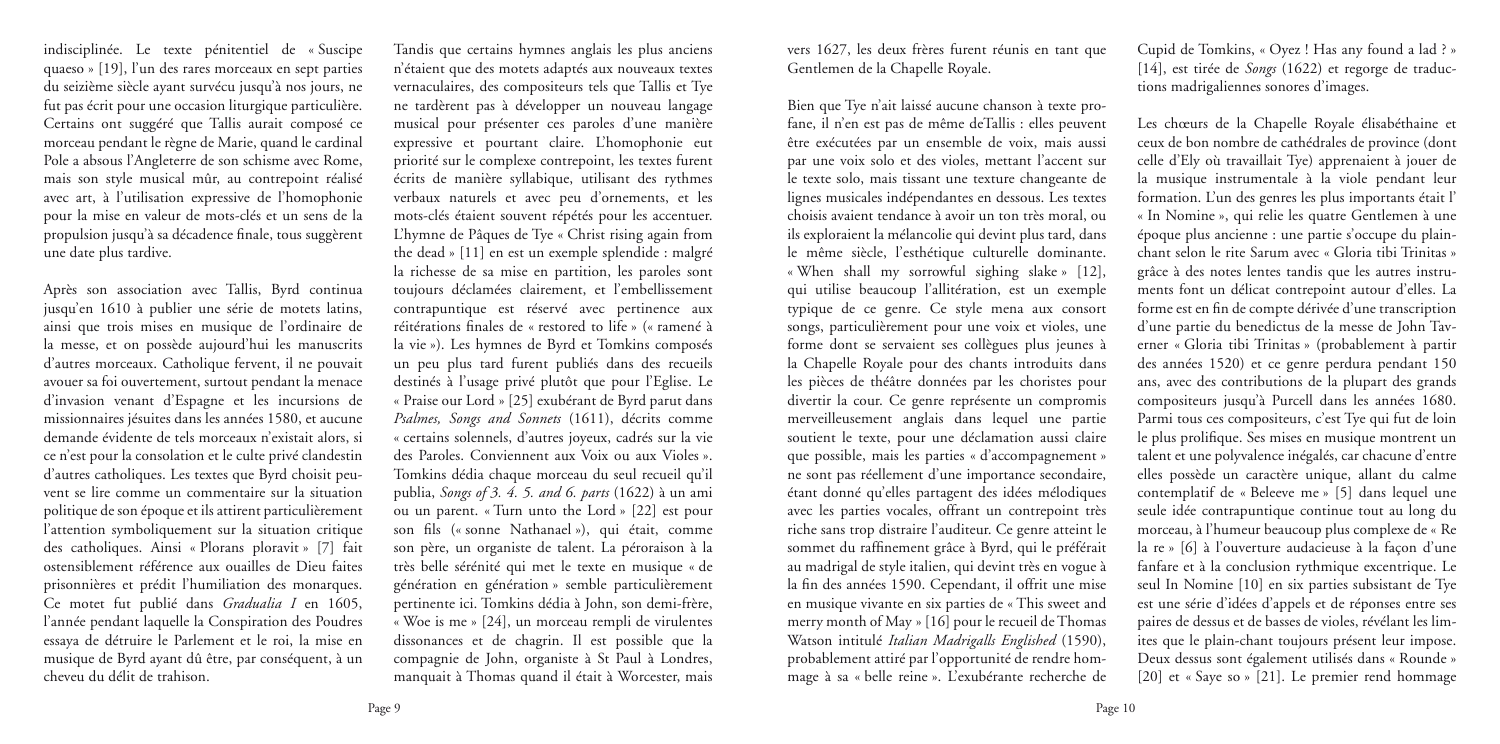à la messe de Taverneren jouant quelques notes du début de la partie de dessus originale, tandis que le second a deux dessus avides d'attention comme ils se précipitent inexorablement dans une mesure à trois temps entraînante.

In Nomine No. 3 [8] en cinq parties de Byrd subsiste dans des sources du début du dix-septième siècle, mais son style laisse à penser qu'il fut composé plus tôt. Les deux premières parties arrivent avant le cantus firmus, avec un thème lyriquement ondoyant, mais la deuxième moitié du morceau est vraiment plus rayonnante, basée sur des triades majeures descendantes. Le deuxième In Nomine [13] en quatre parties de Tallis donne un sentiment de plein-air, avec son ouverture trapue à la manière des canzones italiennes, et des arpèges très entrelacés à la fin. Quant à la virtuosité purement instrumentale, c'est Tomkins qui en remporte le premier prix grâce à son premier In Nomine [23] en trois parties : les diverses parties jouées aux dessus et basses de violes rivalisent avec toute une vague de croches, de sauts d'octave et de triolets capricieux, surtout pendant le long coda une fois que le cantus firmus s'est fixé sur sa note finale. Sa Pavane [17] et sa Gaillarde [18] ne sont qu'à un pas de l'équilibre majestueux associé à la première danse aux rythmes croisés extravertis de la dernière, tout en explorant les nombreuses textures variées d'un ensemble de six parties. En effet, la complexité contrapuntique de ces morceaux suggère qu'ils furent probablement écrits pour être entendus dans des concerts de musique de chambre plutôt que de véritables danses.

© 2008 John Bryan (Traduction Florence Yeoman)



#### **Die vier "Gentlemen" der Chapel Royal**

Die Chapel Royal, deren Anfänge bis ins 13. Jahrhundert zurückreichen, war eine private religiöse Einrichtung der englischen Monarchen, wo er oder sie an Gottesdiensten, unterstützt von Höflingen und besuchenden Würdenträgern, teilnehmen konnte. Die Chapel reiste mit dem Monarchen von einem Palast zum nächsten, welche sich zur Zeit des 16. Jahrhunderts hauptsächlich in Greenwich und in Whitehall in London befanden. Für die "Gentleman-Musiker" der königlichen Kapelle wurden die begabtesten Sänger, Organisten und Komponisten des gesamten Königreichs ausgewählt, oft auch aus den Chören der großen Kathedralen. Tallis, Tye, Byrd und Tomkins, die vier Gentlemen, die hier vorgestellt werden, waren ursprünglich an den Kathedralen von Canterbury, Ely, Lincoln und Worcester beschäftigt. Die Musik, die sie für die Gottesdienste der Royal Chapel komponierten, stellte eine prächtige akustische Entsprechung zu den Reichtümern der sakralen Baukunst, Ausstattung, Bücher und Gewänder dar, und bezeugte Macht und Ansehen des Königs oder der Königin. Es gehörte ebenfalls zu den Aufgaben der "Gentlemen", für die säkulare Musik am Hof zu sorgen, große Staatsakte festlich zu zelebrieren, mit Maskenspielen und Tänzen zu unterhalten sowie Privatmusik zur Entspannung und Besinnung des Mäzens zu komponieren. Die Position der "Gentlemen" der Königlichen Kapelle war folglich hoch geschätzt und wurde wesentlich besser als andere musikalische Anstellungen in England bezahlt. Die Pflichten ließen jedoch genug Freiraum für einige der Amtsinhaber, gleichzeitig noch andere Stellen zu

bekleideten oder eine Karriere als freiberuflicher Komponist und Musiker zu verfolgen, oftmals im Auftrag von adligen Gönnern, denen sie am Hof aufgefallen waren. Diese Musikerelite war in der Position, sowohl die traditionelle musikalische Expertise zu erhalten – da eine Generation von "Gentlemen" die nächste mitprägte – als auch mit neuen musikalischen Ideen innerhalb des Schmelztiegels zu experimentieren, den die Chapel Royal bot.

Obwohl es keinen Urkundenbeweis gibt, der das Geburtsjahr von Thomas Tallis und Christopher Tye bestätigen könnte, ist das Jahr 1505 aufgrund von Anhaltspunkten aus den späteren Jahren ihrer Karriere sehr wahrscheinlich. Beide Komponisten arbeiteten die längste Zeit ihres künstlerischen Daseins für die Kirche. Tye wirkte am King's College in Cambridge und an der Kathedrale von Ely und Tallis an der Benediktiner-Abtei Waltham, der Kathedrale von Canterbury und dann in den Jahren 1543 bis zu seinem Tod 1585 für die Chapel Royal. Es gibt zwar wenige Dokumente, die Tyes Verbindung zur Königlichen Kapelle belegen, aber 1553 beschreibt er sich selbst als "one of the Gentylmen of hys graces most honourable Chappell" und im gleichen Jahr wurde ihm die Tracht zur Krönung von Maria I. Tudor gewährt. Wahrscheinlich ist er zuvor der Musiklehrer von Prinz Edward gewesen, zu einem Zeitpunkt, als sein Mentor, der Erzdekan von Ely, Hauslehrer des Prinzen war. Es gibt einen stichfesten Nachweis darüber, dass Tye auch die Orgel in der Kapelle der Königin Elisabeth gespielt hat. Man sagt über die Monarchin, dass sie Tyes Orgelspiel mit den Worten kommentiert haben soll "contained much musick, but little to delight the ear". Es existieren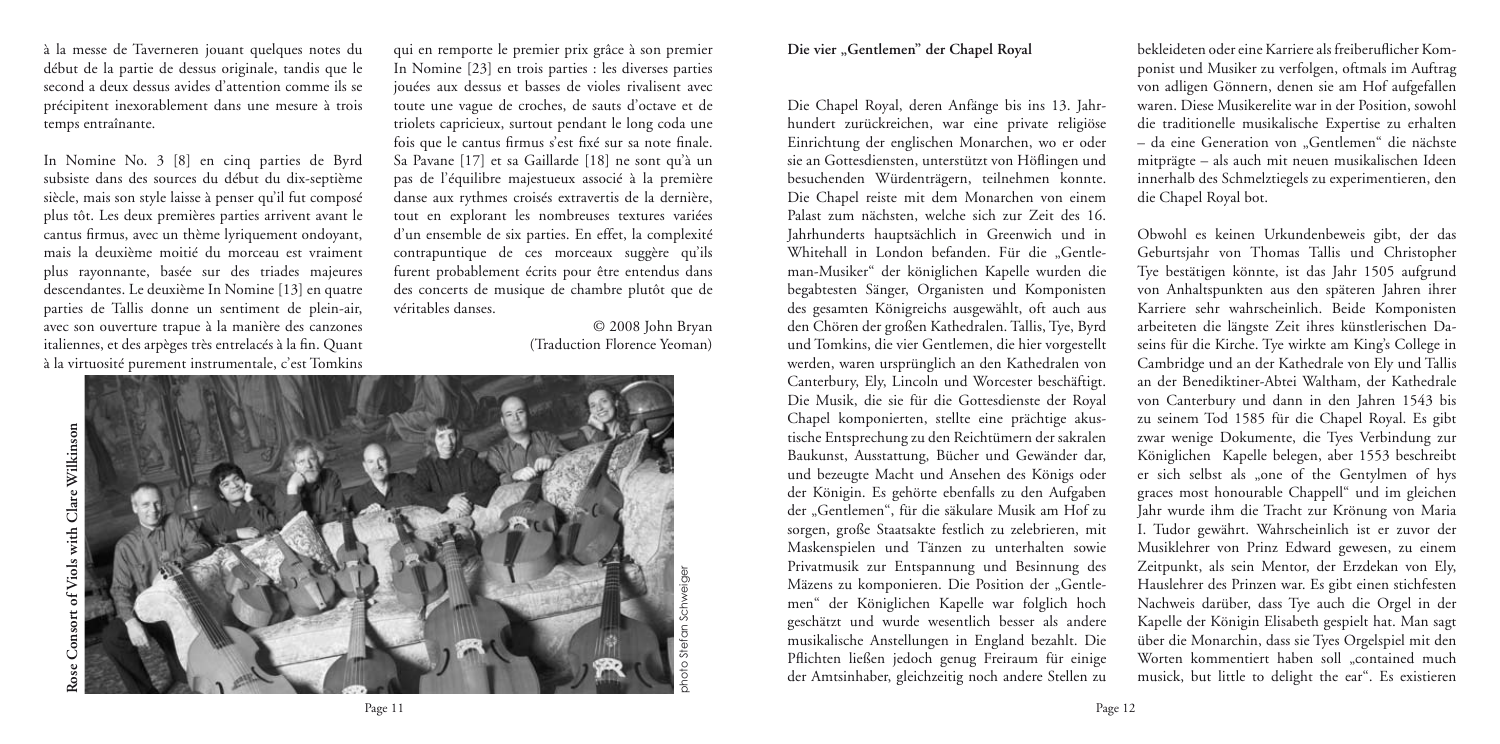aber keine weiteren eindeutigen Beweise für seine Anwesenheit am Hof.

William Byrd wurde 1572 zum "Gentlemen" ernannt und ersetzte Robert Parsons Position nach dessen frühen Tod durch Ertrinken im Trent. Es ist durchaus wahrscheinlich, dass Byrd (um 1540 geboren) als Chorknabe für die Chapel Royal gesungen hat, wobei Tallis sein Lehrer gewesen sein soll. Die Bande zwischen den beiden Komponisten war mit Sicherheit außergewöhnlich eng und fruchtbar durch das Monopol im Musikdruck, was beiden gemeinsam durch Elisabeth I. gewährt worden war. Byrds Zusammenarbeit mit der Chapel Royal und sein musikalisches Mitwirken am Hof wurden unter dem zunehmenden Druck gegen die Katholiken in den Jahren zwischen 1580 und 1590 immer seltener. 1623 findet sich zu Byrds Tod im *Cheque-Book*, einem Dokument, in dem das Kommen und Gehen der "Gentlemen" schriftlich festgehalten wurde, ein einzigartiger Eintrag, der Byrd als "Ffather of Musick" auszeichnet. Thomas Tomkins verweist 1622 auf Byrd als "my ancient, & much reverenced Master", was möglicherweise ein Hinweis auf eine weitere Lehrer-Schüler-Beziehung sein kann, ähnlich der zwischen Tallis und Byrd in den Jahren um 1590. Um 1596 war Tomkins an der Kathedrale von Worcester angestellt, aber erst 1620 wurde er zum "Gentlemen" der Königlichen Kapelle ernannt, obwohl er schon lange vor seiner offiziellen Berufung am Hof bekannt war und Hymnen für Staatsanlässe komponiert hatte. In der Zeit nach dem Tod von Charles I. im Jahr 1642 wurde die Royal Chapel aufgelöst. Tomkins zog sich nach Worcestershire zurück, wo er traurig seinen "distracted times" nachhing.

Die religiösen Reformen, die auf das Leben eines jeden Einzelnen im 16. Jahrhundert einen tiefen Einfluss hatten, waren innerhalb der Königlichen Kapelle schmerzhaft spürbar. Die von Heinrich VIII. durch seinen Bruch mit Rom in Gang gesetzte Reformation im Jahr 1534, auf deren Grundlage die Anglikanische Kirche entstand, wurde durch seinen streng protestantischen Sohn Edward VI. noch beschleunigt. Mitte der fünfziger Jahre wurden unter Maria I. zahlreiche katholische Bräuche wieder eingeführt und ab 1558 entstand unter der Herrschaft von Elisabeth I. eine weniger puritanische Form des Anglikanismus, die ein Versuch war, den leicht verständlichen englischen Gottesdienst mit einigen der prachtvollen Ritualen aus dem römischen Ritus zu verbinden. Für Kirchenmusiker müssen es schwierige Zeiten gewesen sein und jeder von unseren vier "Gentlemen" reagierte auf verschiedene Weise. Christopher Tye scheint ein überzeugter Anglikaner geworden zu sein (gegen Ende seines Lebens wurde er in einer Gemeinde in Lincolnshire zum Pfarrer ordiniert), und er komponierte zahlreiche Hymnen im einfachen, direkten Ansatz der Wortbetonung, wie er von den Reformatoren anerkannt wurde. Tallis, wie auch sein Schüler Byrd, der ein leidenschaftlicher Gegner der anglikanischen Kirche war, blieb wahrscheinlich im Grunde seines Herzens Katholik. Obwohl auch er einige wunderbare Werke im neuen Hymnenstil komponiert hat, kommen seine Kunstfertigkeit und die Vielfalt seines Ausdrucks deutlicher in seinen lateinischen Motetten zur Geltung. Byrds Kompositionen lassen sich in zwei deutliche Kategorien aufteilen: die "öffentlichen" Hymnen für den Hof und die Kirche, und die "privaten" lateinischen Motetten, die er wagemutig für die heimlichen Gottesdienste veröffentlichte, die von den Anhängern dieses verfolgten alten Glaubens abgehalten wurden. Zur Zeit des wesentlich jüngeren Tomkins gab es keinen Bedarf mehr an lateinischer Musik. Es wurden jedoch, wie auch von seinem Lehrer Byrd, einige Werke seiner Sakralmusik in Sammlungen veröffentlicht. Diese waren allerdings eher für den Hausgebrauch als für den Gottesdienst bestimmt.

Die Grenzen zwischen geistlicher und weltlicher, kirchlicher und häuslicher sowie vokaler und instrumentaler Musik waren im 16. und 17. Jahrhundert wesentlich unschärfer als meist angenommen wird. Dieselbe Musik konnte entweder für eine lateinische Motette, eine instrumentale Fantasie oder mit englischen Worten versehen, für ein weltliches Lied oder eine Hymne eingesetzt werden. Daher kennen wir Tyes "I lift my heart to Thee"[9] (eines seiner beliebtesten Stücke, wenn man nach der Anzahl der erhalten gebliebenen Quellen geht) auch als Werk ohne Text, in einigen Quellen allerdings mit einem lateinischen Titel ("Amavit eum Dominus"). In ähnlicher Weise ist auch Byrds unbeschwerte, 6-stimmige Fantasie ("A songe of tow bases") in die Motette "Laudate pueri" umbenannt worden, damit sie in die bahnbrechende Sammlung *Cantiones Sacrae* aufgenommen werden konnte, die Byrd gemeinsam mit Tallis 1575 herausgebracht hat.

Obgleich Hymnen und Motetten in der Liturgie von einem Chor gesungen worden sind (höchstwahrscheinlich ohne Begleitung), wurden viele von ihnen auch in das sog. Stimmbuch aufgenommen, das der häuslichen Andacht diente. Es war übliche Praxis, dass Singstimmen durch Instrumente wie die Gambe ersetzt und einzelne Zeilen von einer Solostimme

anstelle von einer ganzen Gruppe von Sängern vorgetragen wurden. Während die Chapel Royal eine ausschließlich männliche Institution war, sangen Frauen mit Sicherheit religiöse Musik im Haus, wie von William Weston, einem Anhänger der Jesuiten, berichtet wird. Er beschreibt eine Messe, die von Byrd und seinen Freunden "mit Musikinstrumenten und, darüber hinaus, Sängern beiderlei Geschlechts aus der Familie" zelebriert wurde. Die Sache wurde dadurch noch komplizierter, dass viele Motetten und Hymnen auch ohne Text in das Stimmbuch kopiert wurden, teilweise auch, um die große Nachfrage nach Consortmusik für Gamben zu befriedigen, die um 1600 entstanden war. Genau so ein Werk ist Tyes lebendiges "Rubum quem"[4], das in einer Quelle bewegend "A singinge songe" genannt wird, aber keine Wörter enthält und vielleicht in erster Linie für das "sol-fa-ing" oder das Singen zu den Namen der Noten eines Hexachords geschaffen wurde. Technisch gesehen gibt es keinen richtigen Unterschied zwischen einer Motette, in der eine Serie von Phrasen, die individuelle Worte oder Textabschnitte vertonen, in nachahmender Weise entwickelt wird, und einer Fantasie, die Byrds Schüler Thomas Morley mit den Worten beschreibt: "when a musician taketh a point [melodic idea] at his pleasure and wresteth and turneth it as he list, making either much or little of according as shall seem best in his own conceit". In der vorliegenden Aufnahme wird Tallis bekannte Motette "O sacrum convivium"[2] nur von Gamben gespielt.

Während eine der wichtigsten Neuerungen der religiösen Reformatoren der Gebrauch der Landessprache war, erlaubte die recht lockere Haltung Elisabeth I., dass lateinische Motetten dort gesungen werden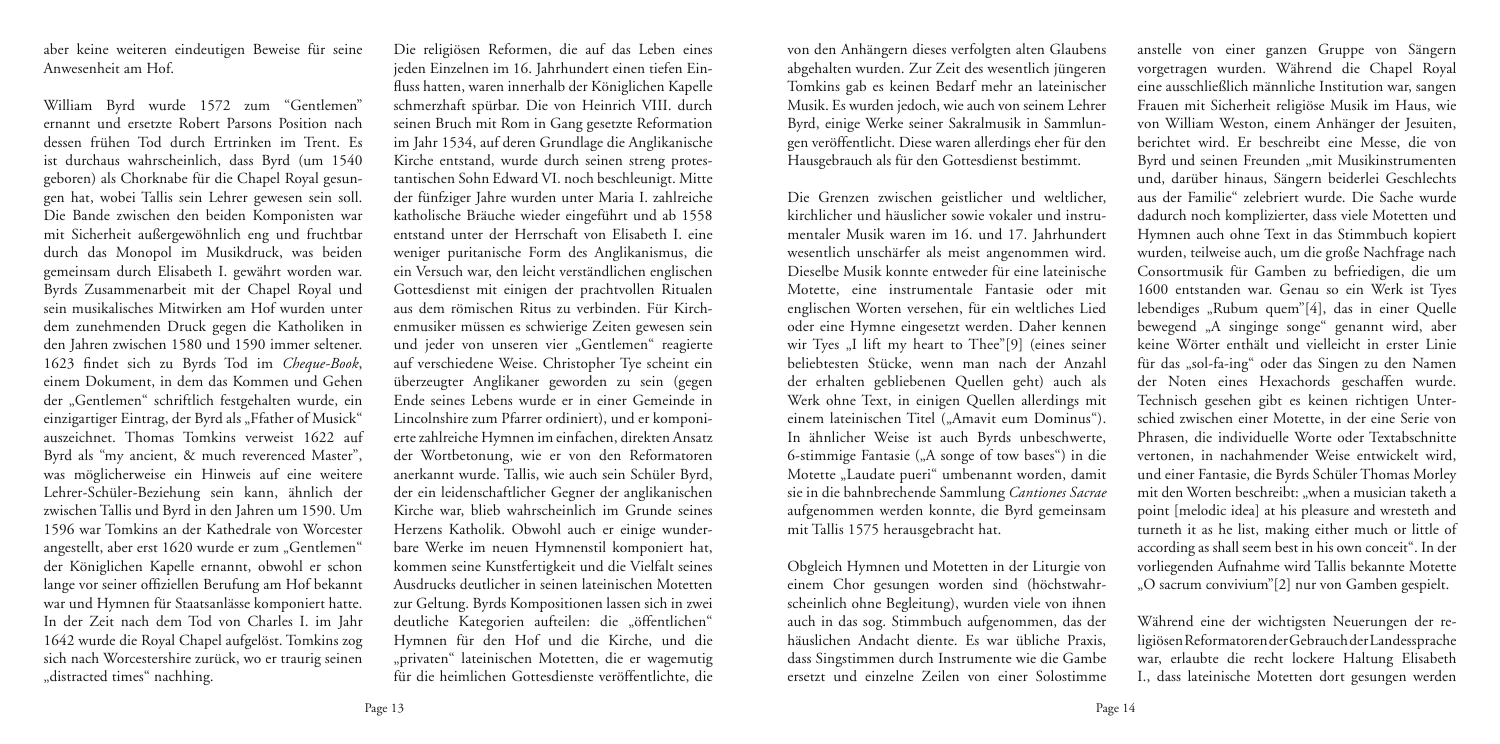durften, wo die alte Sprache verstanden wurde, wie zum Beispiel in den Universitätskapellen von Oxford, Cambridge und vermutlich auch in ihrer Chapel Royal. Aus welchem anderen Grund hätten Tallis und Byrd sonst 1575 die *Cantiones Sacrae* produziert, zu der jeder Komponist 17 Motetten beisteuerte, und sie der Königin gewidmet? Der Band wird mit Tallis gebieterischer Vertonung von "Salvator mundi" [1] eröffnet, einer Antiphon zur Morgenandacht am Fest der Kreuzerhöhung. Ihre Textur verändert sich von der offenen Imitation zu Beginn, bis hin zu den dichteren instrumentierten, Gott um Beistand anflehenden Passagen. "Derelinquit impius" [3] zeigt Tallis nach vorne schauend zu einer harmonisch abgefassten Struktur. Jeder Teil beginnt irritierenderweise auf einer anderen Tonhöhe und zunächst wird eine Vielzahl von tonalen Zentren untersucht, bevor die Motette zur Ruhe kommt, vielleicht Gottes Gnade darstellend, die Er der eigensinnigen Menschheit zeigt. Der reumütige Text von "Suscipe quaeso" [19], einem der wenigen erhalten gebliebenen Stücke für 7 Stimmen dient keinem besonderen liturgischen Anlass. Man vermutet, dass Tallis das Stück während der Herrschaft von Maria I. komponiert hat, zu einem Zeitpunkt, als Kardinal Pole England die Absolution für die Kirchenspaltung von Rom erteilte. Allerdings lässt der reife Musikstil mit seinen wunderbar gestalteten Kontrapunkten, dem ausdrucksstarken Einsatz von Homophonie zur Betonung von Schlüsselwörtern und einem Gefühl von Antrieb hin zur finalen Kadenz eher an ein späteres Datum denken.

In Anschluss an sein Jointventure mit Tallis veröffentlichte Byrd bis 1610 eine lateinische Motetten-Reihe sowie drei Vertonungen für alltägliche Messen und es sind noch weitere Stücke in Manuskripten erhalten. Als glühender Katholik konnte er sich aber nicht öffentlich zu seinem Glauben bekennen, insbesondere während der Invasionsgefahr aus Spanien und dem Einfall von Jesuiten-Missionaren in den Jahren um 1580. Es wird daher keinen offensichtlichen Markt für seine Stücke gegeben haben, außer für die tröstenden und geheimen privaten Gottesdienste seiner katholischen Brüder und Schwestern. Die von Byrd zur Vertonung ausgewählten Texte können als Kommentar zur politischen Situation seiner Zeit verstanden werden und sie lenken die Aufmerksamkeit in symbolischer Weise auf die Notlage der Katholiken. So weist "Plorans ploravit" [7] ganz gezielt darauf hin, dass Gottes Herde gefangen genommen wurde und sagt voraus, dass Monarchen gedemütigt werden. Diese Motette wurde 1605 in *Gradualia I* veröffentlicht, dem gleichen Jahr, in dem mit dem sog. Gunpowder Plot versucht wurde, König und Parlament auszulöschen. Byrds Vertonung hätte daher um Haaresbreite als verräterische Straftat angesehen werden können.

Während einige der frühsten englischen Hymnen Motetten waren, die einfach nur an die neuen landessprachlichen Texte angepasst wurden, dauerte es nicht lange, bis Komponisten wie Tallis und Tye eine neue musikalische Sprache entwickelten, die die Worte ausdrucksstark und gleichzeitig klar ausdrücken sollte. Homophonie hatte Vorrang vor einem komplexen Kontrapunkt, Texte wurden silbenbildend, häufig unter Verwendung des natürlichen Wortrhythmus und mit wenig Ausschmückung vertont, und Schlüsselwörter wurden oftmals zur Hervorhebung wiederholt. Tyes Osterhymne "Christ rising again from the dead" [11]ist dafür ein grandioses Beispiel: Trotz der reichhaltigen Vertonung werden die Wörter stets klar vorgetragen und kontrapunktische Verzierungen sind passenderweise nur den abschließenden Wiederholungen des "restored to life" vorbehalten. Die etwas später komponierten Hymnen von Byrd und Tomkins wurden in Sammlungen veröffentlicht, die eher für den heimischen Markt als für die Kirche vorgesehen waren. Byrds überschwängliche Hymne "Praise our Lord" [25] wurde in *Psalmes, Songs and Sonnets* (1611) abgedruckt, die mit folgenden Worten beschrieben werden: "some solemne, others ioyfull, framed to the life of the Words: Fit for Voyces or Viols". Tomkins widmete jedes Stück seiner einzig veröffentlichten Sammlung von *Songs of 3, 4, 5, and 6 parts* (1622) einem Freund oder Verwandten. "Turn unto the Lord"[22] ist seinem "sonne Nathanael" gewidmet, der wie sein Vater ein hoch talentierter Organist war. Die wunderbar ruhig-heitere Peroration für die Vertonung des Textes "from generation to generation" scheint hier besonders passend. Tomkins Stiefbruder John war der Widmungsträger für "Woe is me" [24], einem Stück voller schneidender Dissonanzen und schwermütigender Stimmung. Vielleicht hat Thomas in Worcester die Gesellschaft von John vermisst, der Organist an der Saint Pauls Cathedral in London war, bis beide Brüder 1667 als "Gentlemen" der Chapel Royal wieder vereint waren.

Tye hat keine Lieder mit säkularen Texten hinterlassen, dafür aber Tallis. Sie konnten entweder von einem Vokalconsort oder einer Solostimme mit Gamben vorgetragen werden, wobei die einzelne Textzeile hervorgehoben ist und gleichzeitig von einer sich ständig verändernden Textur unabhängiger Musikzeilen unterlegt ist. Die ausgewählten Texte

neigten entweder zu einem hoch moralischen Ton oder erforschten die Empfindung der Melancholie, die sich später im Jahrhundert zu einer vorherrschenden kulturellen Ästhetik entwickelte. "When shall my sorrowful sighing slake"[12]ist mit dem regelmäßigen Gebrauch von Alliterationen ein typisches Beispiel für dieses Genre. Aus diesem Stil entwickelte sich das Consortlied, das eigens für Solostimme mit Gamben angelegt war. Diese Form wurde von Tallis jüngeren Kollegen an der Chapel Royal für Lieder eingesetzt, die in Dramen aufgenommen, von Chorsängern zur Unterhaltung des Hofs aufgeführt wurden. Dieses Genre stellt einen wunderbaren englischen Kompromiss dar, bei dem nur eine Stimme den Text trägt – zum Ziel höchster Klarheit in der Deklamation. Die "begleitenden" Stimmen sind aber keinesfalls zweitrangig, da sie die melodischen Ideen mit dem Gesangspart teilen und einen höchst ausdrucksvollen Kontrapunkt hinzufügen, ohne den Zuhörer übermäßig abzulenken. Diese Form wurde von Byrd aufs Allerhöchste verfeinert. Er zog sie dem italienischen Madrigal vor, das gegen Ende der neunziger Jahre in London ganz groß in Mode kam. Dennoch trug er für Thomas Watsons Buch der *Italian Madrigalls Englished* (1590) eine schnelle, 6-stimmige Vertonung von "This sweet and merry month of May"[16] bei, möglicherweise von der Gelegenheit motiviert, seiner "beauteous Queen" zu huldigen. Tomkins ausgelassene Jagd auf Cupido in "Oyez! Has any found a lad?"[14] ist seinen *Songs* von 1622 entnommen und voll von Madrigal-typischer Wortmalerei.

Chorknaben der elisabethanischen Chapel Royal und vieler kleinstädtischer Kathedralen (so auch Tye an der Kathedrale von Ely) lernten das Spiel von Instru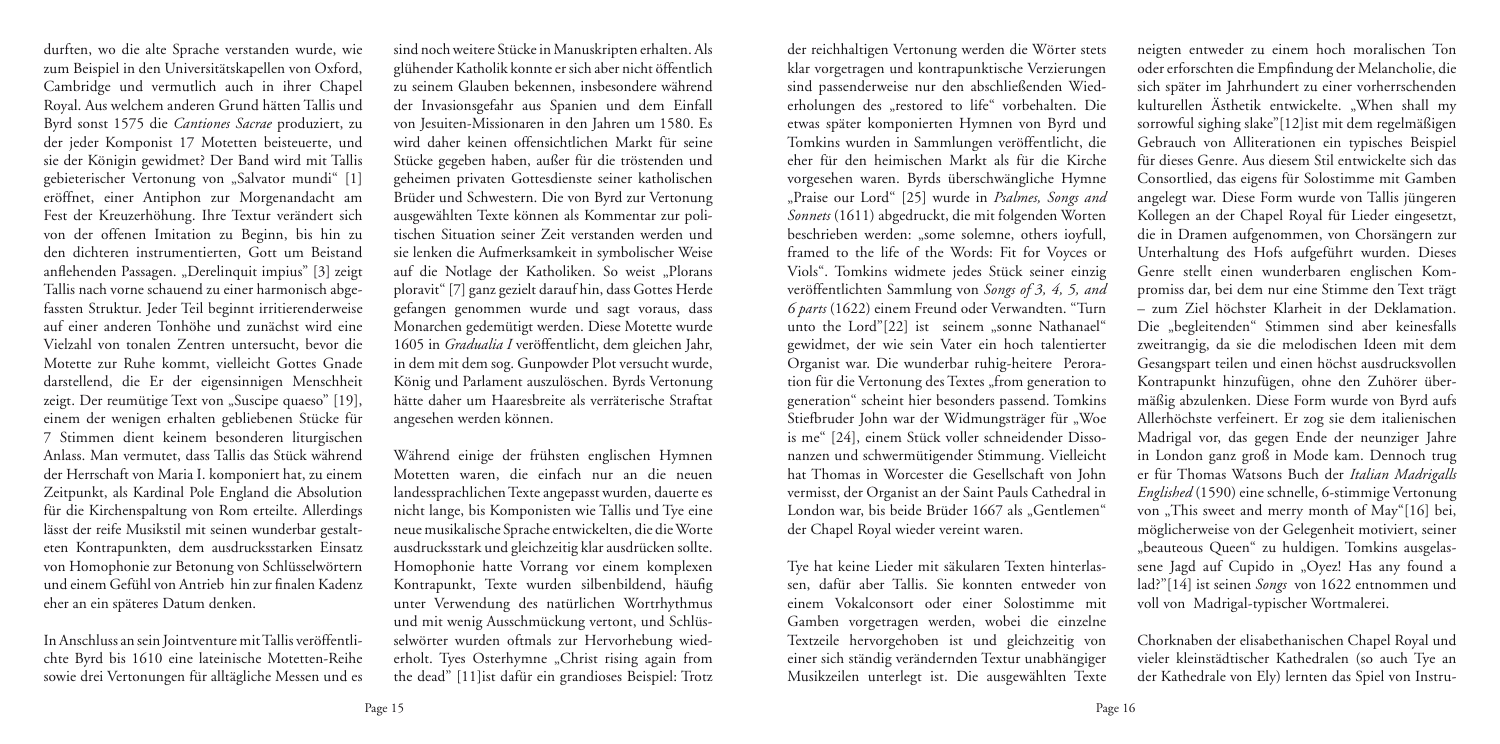mentalmusik auf Gamben als Teil ihrer Ausbildung. Eine der wichtigsten Formen war das "In Nomine", das alle vier "Gentlemen" mit einer früheren Zeit verbindet: Eine Instrumentalstimme hält den Sarum Gregorianischen Choral "Gloria tibi Trinitas" (eine seit dem 13. Jahrhundert in der Kathedrale von Salisbury (Sarum) entwickelte Sonderform der rö mischen Liturgie) in langsamen Noten, während die anderen Instrumente einen zarten Kontrapunkt um sie herum weben. Letztendlich stammt diese Form von einer Transkription eines Teils des Benedictus aus der Messe 'Gloria tibi Trinitas' von John Taverner (vermutlich um 1520). Das Genre hielt sich über 150 Jahre und alle führenden Komponisten bis hin zu Purcell in der Zeit um 1680 haben aus diesem Stück neue Bearbeitungen hervorgebracht. Tye war von all diesen Komponisten bei weitem der produktivste. Seine Vertonungen sind an Kunstfertigkeit und Vielfalt unübertroffen, da jedes einzelne Stück einen einzigartigen Charakter hat. Sie bewegen sich von der kontemplativen Stille des "Beleeve me" [5], in dem eine einzige kontrapunktische Idee das ganz Stück hindurch verfolgt wird, bis zu der wesentlich komplexeren Stimmung des "Re la re" [6], mit seiner kräftigen, fanfarenhaften Eröffnung und dem skur rilen rhythmischen Abschluss. Tyes einzig erhalten gebliebenes 6-stimmiges In Nomine [10] baut eine Reihe von Ideen im Frage-Antwort-Schema zwischen den Paaren der Diskant- und Bassgamben auf und spielt dadurch die Beschränkungen des allgegen wärtigen gregorianischen Chorals herunter. Zwei Diskantgamben werden auch für das 'Rounde' [20] und 'Saye so' [21] eingesetzt. Das erste Stück würdigt Taverners Messe, indem es einige der ersten Noten der Originalstimme der Diskantgambe anführt, während im zweiten beide Gamben unaufhaltsam in einem schwungvollen Dreiertakt trippelnd, miteinander um Aufmerksamkeit wetteifern.

Byrds 5-stimmiges In Nomine No. 3 [8] ist in Manuskripten aus dem frühen 17. Jahrhundert erhalten geblieben, aber sein Stil lässt eher auf ein früheres Kompositionsdatum schließen. Die beiden ersten Stimmen setzen mit einem lyrisch-sanften Thema vor dem Cantus firmus ein, aber die zweite Hälfte des Stückes ist insgesamt wesentlich strahlender durch absteigende Dur-Dreiklänge. Tallis zweites 4 stimmiges In Nomine [13] vermittelt mit seiner stäm mig italienischen Eröffnung im Stil einer Kanzone und den dicht miteinander verwobenen Arpeggios gegen Ende ein wenig das Gefühl, als wäre man im Freien. Der Preis für reine instrumentale Virtuosität muss aber an Tomkins für sein erstes 3-stimmiges In Nomine [23] gehen: die breit gefächerten Stimmen der Diskant- und Bassgamben konkurrieren durch weg mit Wirbeln von Achtelnoten, Oktavsprüngen und eigensinnigen Triolen, insbesondere während der langen Koda, sobald der Cantus firmus die letzte Note erreicht hat. Seine Pavan [17] and Galliard [18] bewegen sich auf einer feinen Linie zwischen der würdevollen Gelassenheit, die mit dem ersten Tanz verbunden wird, und den extrovertierten Kreuzrhythmen des zweiten Tanzes, indem die vielen verschiedenen Texturen ausgenutzt werden, die das 6-stimmige Consort bietet. Die kontrapunktische Komplexizität dieser Stücke lässt vermuten, dass sie eher als Kammermusik komponiert wurden und nicht eigentlich als Tänze.

© 2008 John Bryan (Übersetzt von Claudia Schottlander)



**Rose Consort of Viols with Clare Wilkinson**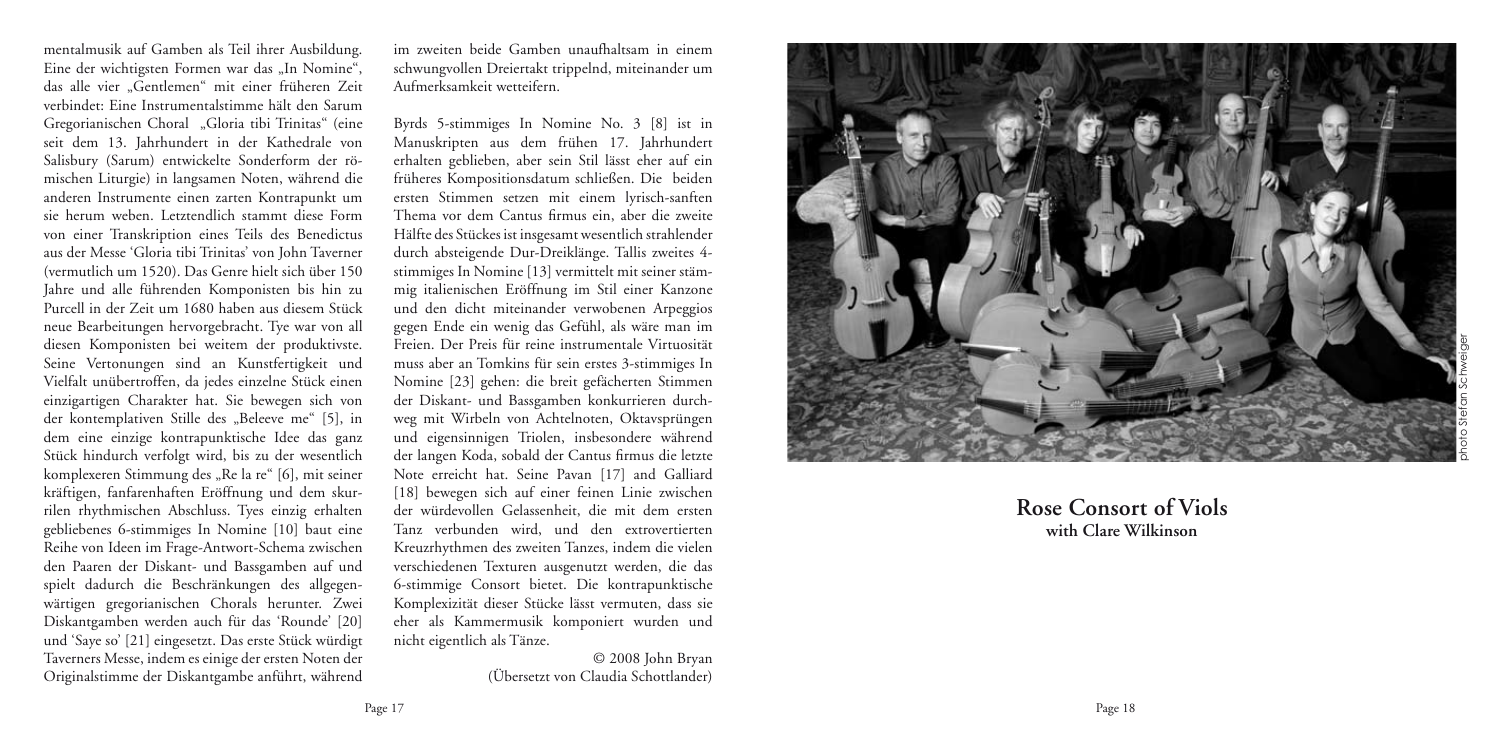#### **Salvator mundi ~ Tallis**

Salvator mundi, salva nos, qui per crucem et sanguinem redemisti nos; auxiliare nobis, te deprecamur, Deus noster.

— Saviour of the world, save us, who by your cross and your blood has redeemed us; help us, we beseech you, our God.

#### **Derelinquit impius ~ Tallis**

Derelinquit impius viam suam, et vir iniquus cogitationes suas; et revertatur ad Dominum, et miserebitur eius: quia benignus et misericors est, et praestabilis super malitia, Dominus Deus noster.

—

The wicked man forsakes his ways, and the unrighteous man his thoughts; and let him return unto the Lord, and He will have mercy upon him: for the Lord our God is gracious and merciful, and ever ready to relent when he threatens disaster.

#### **Plorans ploravit ~ Byrd**

Plorans ploravit et deducet oculus meus lachrimas, quia captus est, grex domini. Dic regi et dominatrici, humiliamini sedete, quoniam descendit de capite vestro corona gloriae vestrae.

—

#### Weeping [my soul] shall weep, and my eyes shall run down with tears, because the flock of the Lord is carried away captive. Say to the King and to the queen:

humble yourselves, sit down: for the crown of your glory is come down from your head.

#### **I lift my heart to Thee ~ Tye**

I lift my heart to Thee, my God most just; now suffer me to pour out my 'plaints. My sins, alas, are so enlarged that when I look up, lo, I am cast down through my unrighteousness. My humble suit, then for mercy is: mercy, good Lord, I crave. Let me thy mercy have. Amen.

#### **Christ rising again from the dead ~ Tye**

Christ rising again from the dead now dieth not: death from henceforth hath no pow'r upon him. But in that he died, he died but once to put away sin: but in that he liveth, he liveth unto God. And so likewise count yourselves dead unto sin: but living unto God in Christ Jesus our Lord. Christ is risen again: the first fruits of them that sleep. For seeing that by man came death: by man also cometh the resurrection of the dead. For as in Adam all men do die: so by Christ all men shall be restored to life.

#### **When shall my sorrowful sighing slake ~ Tallis**

When shall my sorrowful sighing slake, When shall my woeful wailing cease, When shall my tears and mourning make Mercy and pity me to release? When shall the pensive heart find peace, When shall the mind find quiet rest, That hath been long with thought oppressed? How long shall I in woe lament, How long shall I in care complain, How long shall danger me torment, Augmenting still my deadly pain? Till hope and dread between them twain Agree that hope have her request, Till then live I with thought oppressed.

#### **Oyez! Has any found a lad? ~ Tomkins**

Oyez! Has any found a lad With purple wings fair painted, In naked beauty clad? With how and arrows tainted. Here, alas, here close he lieth. Take him quick before he flieth.

#### **This sweet and merry month of May ~ Byrd**

This sweet and merry month of May, While nature wantons in her prime, And birds do sing, and beasts do play For pleasure of the joyful time, I choose the first for holiday, And greet Eliza with a rhyme: O beauteous Queen of second Troy, Take well in worth a simple toy.

#### **Suscipe quaeso ~ Tallis**

Suscipe quaeso Domine, vocem confitentis. Scelera mea non defendo; peccavi. Deus miserere mei; peccavi, delle culpas meas gratia tua. Si enim iniquitates recordaberis quis sustineat? Quis enim iustus qui se dicere audeat sine peccato esse? Nullus est enim mundus in conspectu tuo.

—

Accept, I beseech thee O Lord, the voice of him who confesses. My crimes I do not defend; I have sinned. O God have mercy on me; I have sinned, do away my sins by thy grace. For if thou shalt remember iniquities, who could bear it? For who is so righteous that he dare say that he is without sin? For there is no-one pure in thy sight.

#### **Turn unto the Lord ~ Tomkins**

Turn unto the Lord our God, For the Lord is gracious, His mercy is everlasting, And his truth endureth from generation to generation.

#### **Woe is me ~ Tomkins**

Woe is me, that I am constrained to dwell in Mesech, and to have my habitation among the tents of Kedar.

#### **Praise our Lord ~ Byrd**

Praise our Lord, all ye Gentiles, praise him, all ye people: Because his mercy is confirmed upon is. And his truth remaineth for ever. Amen.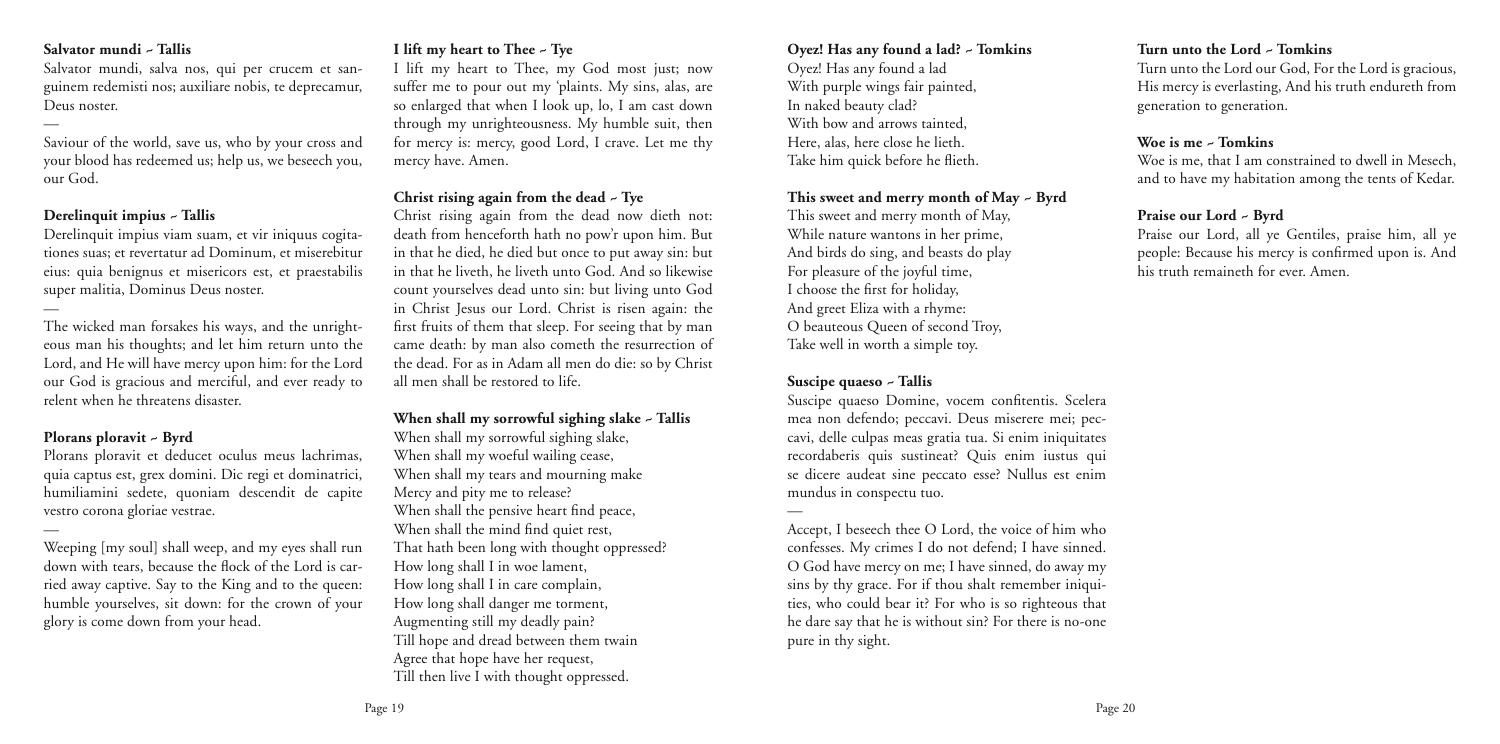### **Rose Consort of Viols**

The Rose Consort of Viols takes its name from the celebrated family of viol makers, whose work spanned the growth and flowering of the English consort repertoire. With its unique blend of intimacy, intricacy, passion and flamboyance, this music ranges from Taverner and Byrd, to Lawes, Locke and Purcell, forming the basis of the Rose Consort's programmes, which may also include singers, lutes and keyboard instruments. The Rose Consort has received awards for its research and performance of newly devised programmes, some of which have been toured on the Early Music Network, and has also commissioned and performed new pieces for voices and viols by Malcolm Bruno, Elizabeth Liddle and Ivan Moody.

The Consort performs extensively throughout Britain and the continent of Europe, appears regularly on the BBC and in the major London concert halls, and has made a number of highly acclaimed recordings on the Amon Ra, Woodmansterne, cpo and Naxos labels. The Consort's CDs for Naxos include an anthology of Elizabethan Consort Music in addition to those of Byrd, Dowland, Gibbons, Jenkins, Lawes, Tomkins and Purcell (selected by The Sunday Times as the best available version) previously released. More recently the Rose Consort has issued CDs of instrumental music by the Ferraboscos (father and son) and John Ward on the German label cpo.

Rose Consort concerts often include guest soloists such as sopranos Emma Kirkby and Ellen Hargis, mezzo sopranos Catherine King and Clare Wilkinson, the vocal groups Red Byrd, the BBC Singers and Stile Antico, lutenists Jacob Heringman, Jakob Lindberg and Christopher Wilson and keyboard player Timothy Roberts. The Consort regularly performs at the York Early Music Festival and has also featured at Festivals in Canada (Festival Vancouver) and the USA (Boston; Boulder, Colorado; Portland, Oregon and Seattle) as well as at the Greenwich International Festival of Early Music in London. The Consort is in residence each July at Dartington International Summer School and was a featured ensemble at the 2007 Pan-Pacific Gamba Gathering in Hawaii.

www.roseconsort.co.uk

| Ibi Aziz       | treble, tenor & bass viols           |
|----------------|--------------------------------------|
| John Bryan     | tenor viol                           |
| Alison Crum    | treble, alto, tenor & bass viol      |
| Andrew Kerr    | bass viol                            |
| Roy Marks      | alto, tenor, bass & great bass viols |
| Peter Wendland | bass viol                            |

## **Clare Wilkinson**

Clare Wilkinson read Classics with a Choral Scholarship at Trinity College, Cambridge, subsequently taking up a scholarship to study at Trinity College of Music, London, where she won the Early Music, Lieder, English Song and Oratorio/Cantata Prizes. Now established as a soloist specialising in renaissance and baroque music, Clare is in demand with many distinguished conductors and ensembles. In particular, she has performed in many of the world's major concert venues, from the Hong Kong Philharmonic to the Amsterdam Concertgebouw, with The English Baroque Soloists/Sir John Eliot Gardiner (including her recent debuts at the Royal Albert



Hall singing Grandi and Rigatti, and the Royal Opera House singing Mozart). With Gardiner she has also sung Bach's St Matthew Passion, Magnificat and Mass in B minor around Europe, Handel's Dixit Dominus in the USA and Purcell's The Tempest in the Far East.

As a vocal consort singer, Clare is a member of I Fagiolini (winners of The Royal Philharmonic Society Ensemble Award 2006), with whom she has a busy schedule of concerts and tours. Recent projects include the critically acclaimed The Full Monteverdi, soon to be available on DVD, the newly commissioned opera The Birds by Ed Hughes, and the group's trademark staged madrigal comedies. Clare is also a member of Alamire, Ensemble Plus Ultra, Trinity Baroque, the Dunedin Consort and Musica Antiqua of London. Clare features on numerous recordings, notably Handel's Messiah with the Dunedin Consort/John Butt (Linn) for which she won wide critical acclaim, and Fire and Ice and A Songbook for Isabella (Signum), both with Musica Antiqua of London.